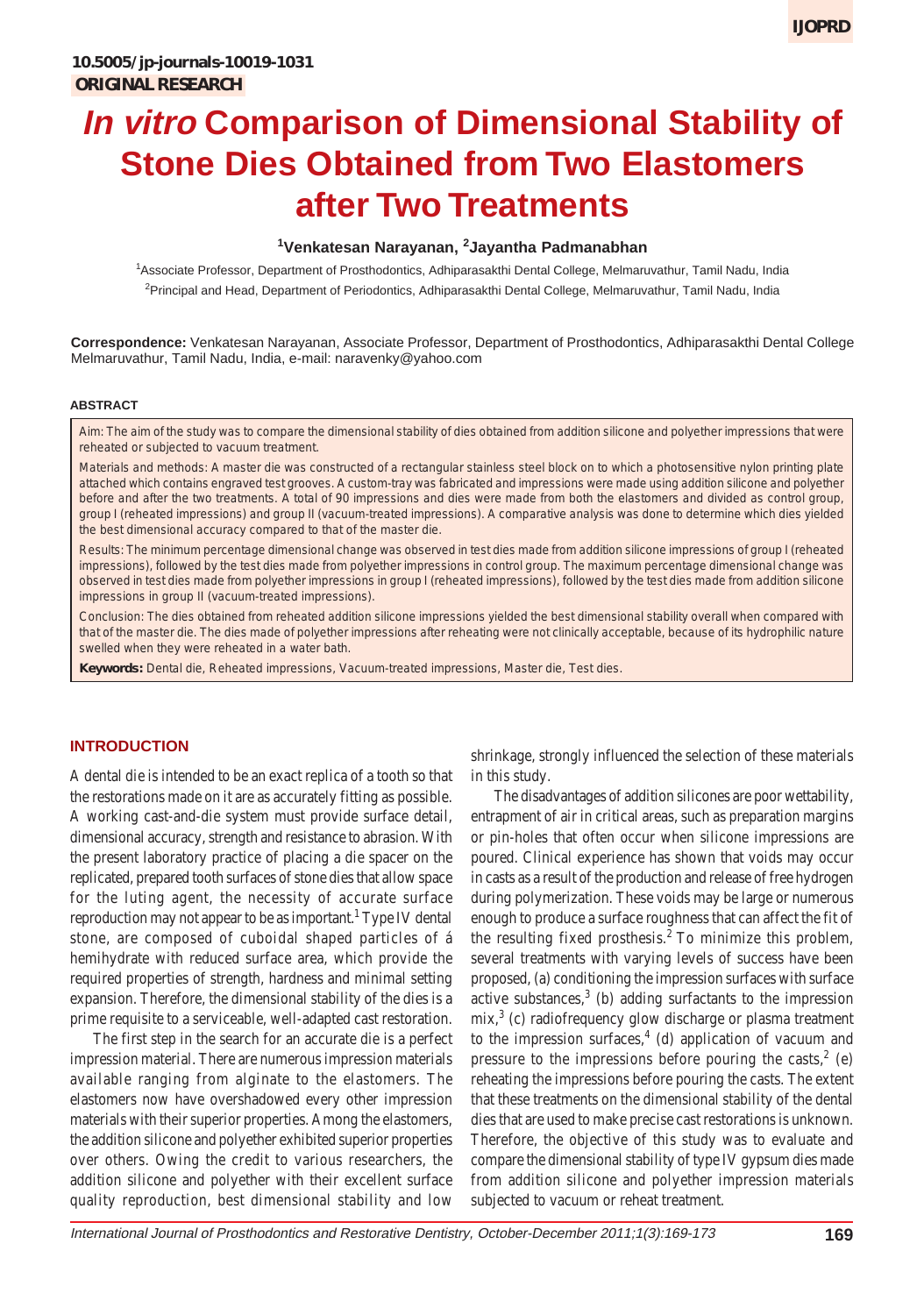## **MATERIALS AND METHODS**

The methods for analyzing the dimensional stability of dies obtained from two elastomeric impression materials that were subjected to vacuum and reheat treatment were divided into the following phases:

- 1. Preparation of the master die.
- 2. Preparation of the test dies for control group, after reheating to 37°C for 30 minutes (group I), and after subjecting the impressions to 28 psi vacuum (group II).
- 3. Estimation of the dimensional stability of the test dies made from control group, groups I and II.
- 4. Comparison of the dimensional stability of the test dies made from control group, groups I and II.

### **Preparation of the Master Die**

The stainless steel apparatus in the shape of the lower edentulous model was made (Fig. 1). It consists of the master die made of a rectangular stainless steel block of  $6 \times 6 \times 38$  mm on to which test grooves of varying thickness ranging from 235 to 255 µm was engraved in a photosensitive nylon printing plate (Printight – J Type, Toyobo Co. Ltd, Osaka) attached on it (Figs 2 to 4).



**Fig. 1:** Test apparatus with custom tray



**Fig. 2:** Apparatus with custom tray and master die **Fig. 2: Fig. 4:** Master die



**Fig. 3:** The master die used for the study

The master die had two points namely, point A and B. For assessing the dimensional stability, the distance between point A and B (dimension D) was used (Figs 2 to 4).

A custom-tray was fabricated of 0.75 mm thick stainless steel plate. The distance between the inside of the tray along the sides of the master die was 4 mm and to the top of the master die was 2 mm (Figs 2 to 4).

A carbide bur shaft was attached to the top of the custom tray serving as a handle and to align it in the vertical arm of the dental surveyor while the impressions were made. This was done to standardize the position of the custom tray to the master die (Fig. 5).

## **Preparation of the Test Dies for Control Group, Groups I and II**

Before making the impressions, the apparatus with the master die was mounted on a survey table of a dental surveyor stored at 32°C as per the American Dental Association Specification No. 19.<sup>5</sup> Prior to each use, surface debris was removed from



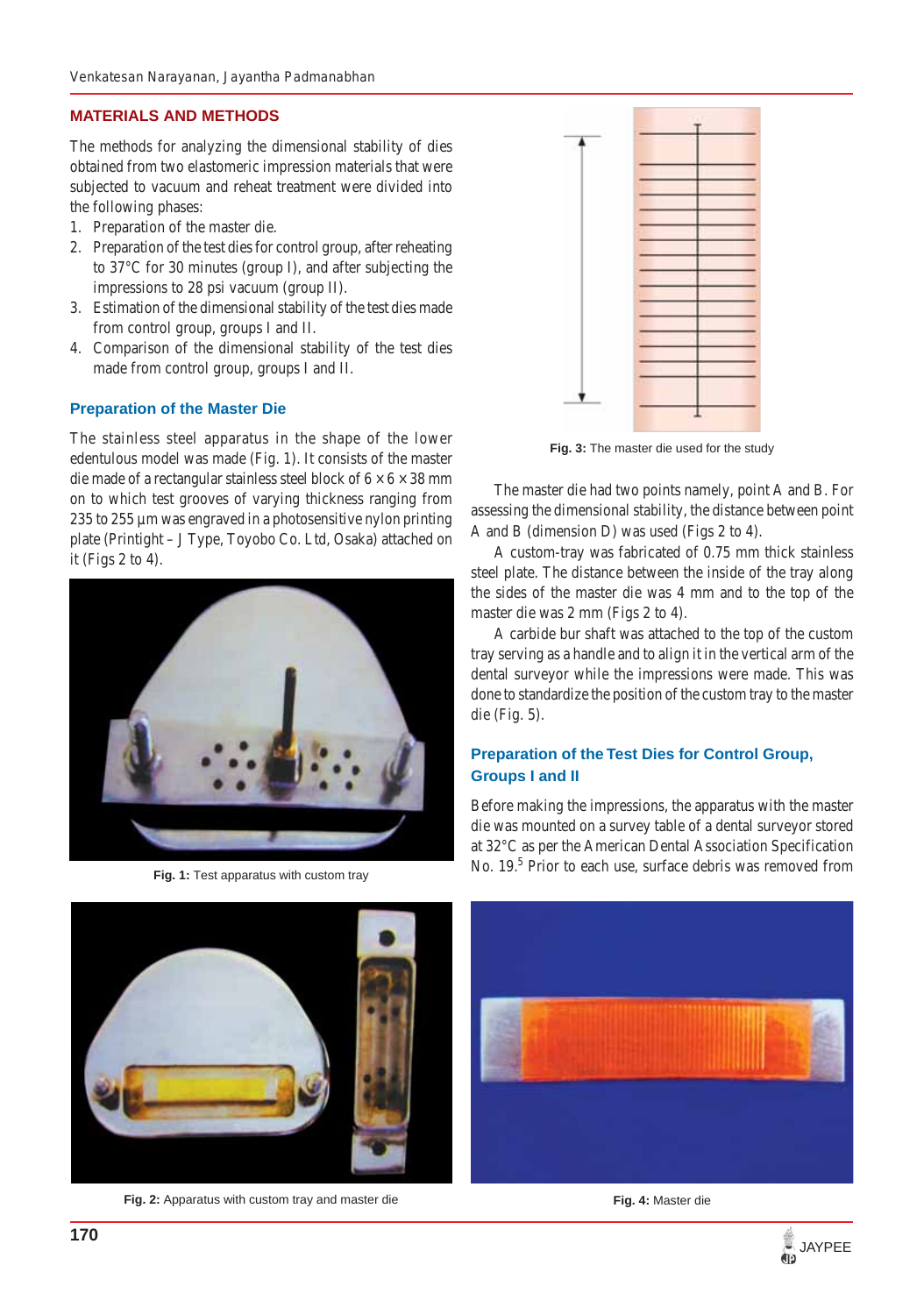*In vitro Comparison of Dimensional Stability of Stone Dies Obtained from Two Elastomers after Two Treatments*

| Table 1: Elastomeric impression materials and die stone used in this study |                                                     |                                                                               |                          |                  |                             |
|----------------------------------------------------------------------------|-----------------------------------------------------|-------------------------------------------------------------------------------|--------------------------|------------------|-----------------------------|
| Type                                                                       | Product                                             | <i>Manufacturer</i>                                                           | <i>Technique</i>         | Consistency      | Batch no.                   |
| Addition silicone<br>Polyether<br>Type IV die stone                        | Aquasil monophase<br>Impregum-F<br><b>Ultrarock</b> | Densply/Caulk, Milford, De<br>3M ESPE, Germany<br>Kalabhai Karson Ltd, Mumbai | Single mix<br>Single mix | Medium<br>Medium | 60578100<br>31713<br>241112 |



**Fig. 5:** Test apparatus in dental surveyor

the master die with methyl alcohol on a cotton gauze sponge. All the impressions were made using monophase technique after application of the universal tray adhesive (Batch no: 170381, Kulzer, Germany).

A total of 90 impressions and dies were made and is to be analyzed were divided as follows:

- For control group, 15 impressions from addition silicone and 15 impressions from polyether were made and dies were poured in the atmospheric pressure served as the control (Fig. 9 and Table 1). The impression materials were mixed at room temperature, loaded in the tray aligned in the dental surveyor and the impressions were made. The assembly was immediately transferred to the water bath at 37° C for 15 minutes to simulate the oral conditions. The impressions were immersed in 2% acid gluteraldehyde (Batch no: 46080, SD Fine-Chem LTD, Mumbai) for 30 minutes, rinsed for 45 seconds in potable water, dried by gentle air stream for 10 seconds, and permitted to bench set for 30 minutes before the dies were poured. A precision weighing machine was used to measure the appropriate die stone (Fig. 10). All dies were poured with the recommended water/powder ratio (22 cc/100 gm), hand spatulated and mixed in vacuum (Easy-mix, Bego, Germany) for 15 seconds (Fig. 11).
- For group I, the impressions were made as described for control group and disinfected. The impressions were cooled down to room temperature for 10 minutes. After cooling, the impressions were reheated to 37°C for 30 minutes by placing the impressions in the staining bath which was kept

immersed in water bath (Forma scientific, Germany) and the dies were poured (Fig. 6).

• For group II, the impressions were made as described for control group and disinfected. The impressions were cooled down to room temperature for 10 minutes. A custom-made cylindrical chamber with vacuum gauge in pounds/sq. inch is connected to the air inlet **(**muffler) of the dental compressor to create 28 psi vacuum (Figs 7 and 8). The vacuum chamber has a nonreturn valve (NRV) to maintain the vacuum that was created inside the chamber for any specific time and a release valve to release the vacuum. The impressions were then subjected to 28 pounds/square inch vacuum for 5 minutes before pouring the dies.



**Fig. 6:** Water bath for reheating the impressions



**Fig. 7:** Custom-made vacuum chamber used for the study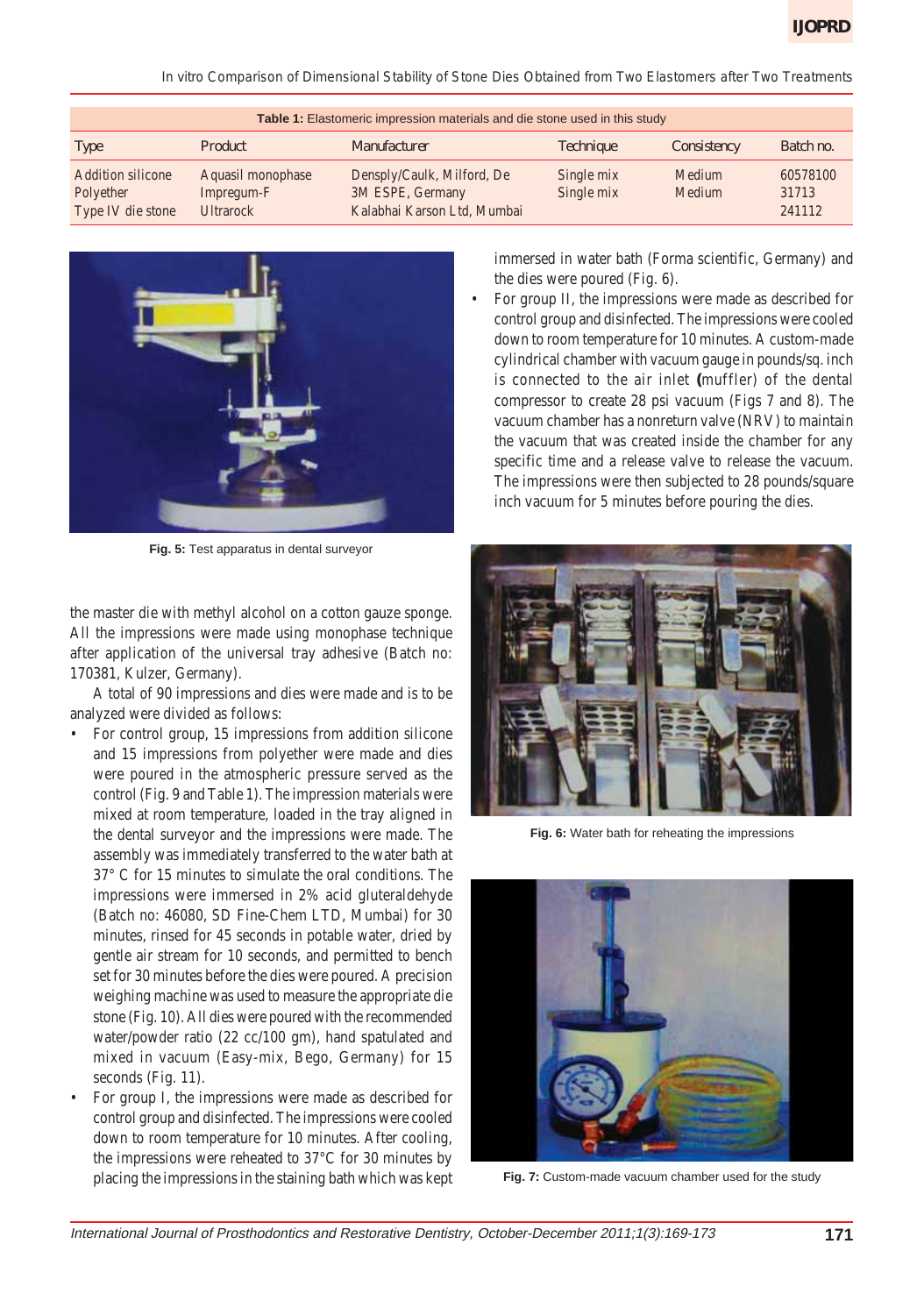

**Fig. 8:** Vacuum chamber attached to the dental compressor



**Fig. 9:** Impressions of the master die



**Fig. 11:** Sample dies



**Fig. 12:** Traveling microscope used in the study



- In this study, the direct measurement of the stone dies using a high resolution traveling microscope between the sharp margins of the die, between the two lines recommended by the ADA specification no. 19 was used.<sup>5</sup>
- The dimensional changes are expressed in micrometers and as percentage change from the dimensions of the master die. The I S O specification number 4823 recommends that the results of the dimensional changes should be reported as follows:<sup>6</sup>

Percent dimensional change =

Dimension of the sample – Dimension of the master die Dimension of the master die

## **Comparison of the Dimensional Stability of all the Test Dies Obtained from Polyether and Addition Silicone Impression Materials**

The comparison of each individual groups was analyzed with the master die for the dimensional stability under the following categories:



**Fig. 10:** Precision weighing machine to measure die stone

## **Estimation of the Dimensional Stability of the Test Dies for Control Group, Groups I and II**

To measure the dimensional stability, a measuring microscope (Optic traveling microscope, Suswax, India) capable of measuring up to 1 µm was used to measure the distance between the points A and B (dimension D) on the